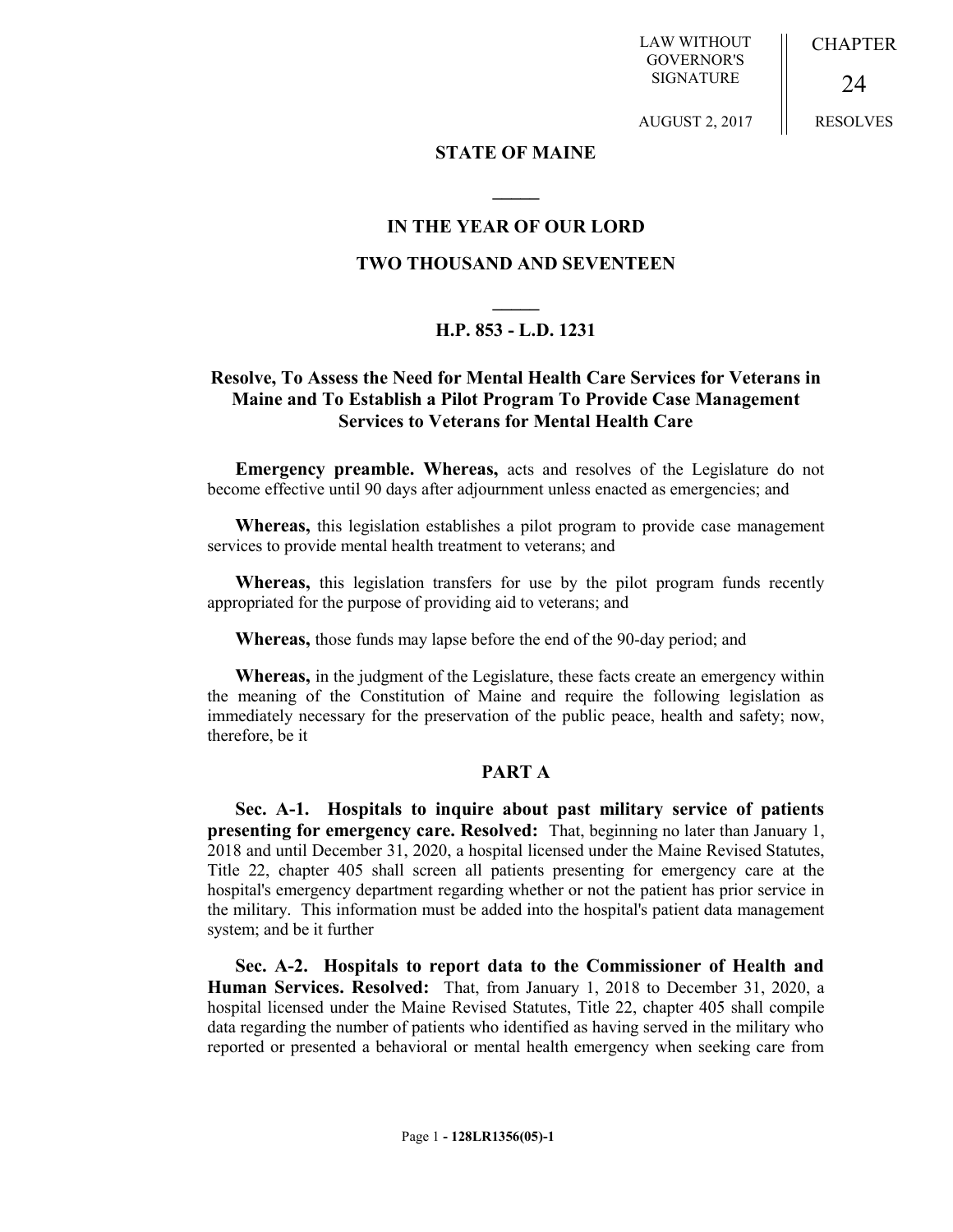the hospital emergency department, including the number who were admitted or referred for inpatient treatment for psychiatric care. The data collected in accordance with this subsection must not include information that would disclose the identity of the patient. Hospitals shall report the data to the Commissioner of Health and Human Services twice per year, for the period from January 1st to June 30th and for the period from July 1st to December 31st. The commissioner shall establish the date by which the data for each period must be reported; and be it further

**Sec. A-3. Commissioner may waive screening and data collection requirement. Resolved:** That the Commissioner of Health and Human Services may grant a waiver of the screening and data collection requirements of this resolve to a hospital that demonstrates that the requirements constitute an excessive burden that will substantially affect the operation of the hospital. The commissioner may not grant a waiver described under this section to more than 4 hospitals; and be it further

**Sec. A-4. Obligation to screen and collect data discontinued for certain hospitals. Resolved:** That, if reports submitted to the Commissioner of Health and Human Services show that a hospital, in the initial 6-month period of data collection, identified 95% or more of the patients who presented for emergency care as having prior military service by the fact that they are enrolled and receive health care benefits from the United States Department of Veterans Affairs, the hospital is no longer required to screen patients and collect data as required by this resolve; and be it further

**Sec. A-5. Report required. Resolved:** That the Commissioner of Health and Human Services shall work with the Director of the Bureau of Maine Veterans' Services within the Department of Defense, Veterans and Emergency Management to analyze the data submitted by hospitals in accordance with section 2 of this Part to quantify the unmet need for mental health care services, particularly inpatient mental health care services, and to identify gaps in mental health care services provided by the United States Department of Veterans Affairs. The commissioner and the director shall submit a report on the analysis to the joint standing committee of the Legislature having jurisdiction over veterans affairs no later than February 1, 2020; and be it further

**Sec. A-6. Commissioner shall distribute funds to mitigate costs of compliance. Resolved:** That, by July 15, 2018, the Commissioner of Health and Human Services shall distribute \$4,500 to each hospital that screened for military service and collected data in accordance with sections 2 and 3 of this Part.

### **PART B**

**Sec. B-1. Commissioner of Health and Human Services to establish pilot program to provide mental health case management services to veterans. Resolved:** That, beginning January 1, 2018, the Commissioner of Health and Human Services, referred to in this Part as "the commissioner," shall establish a pilot program to provide contracted case management services to provide necessary mental health treatment to veterans who are residents of the State. Case management services must include assisting veterans in gaining a range of mental and behavioral health services, which must include inpatient mental health care services. In establishing the pilot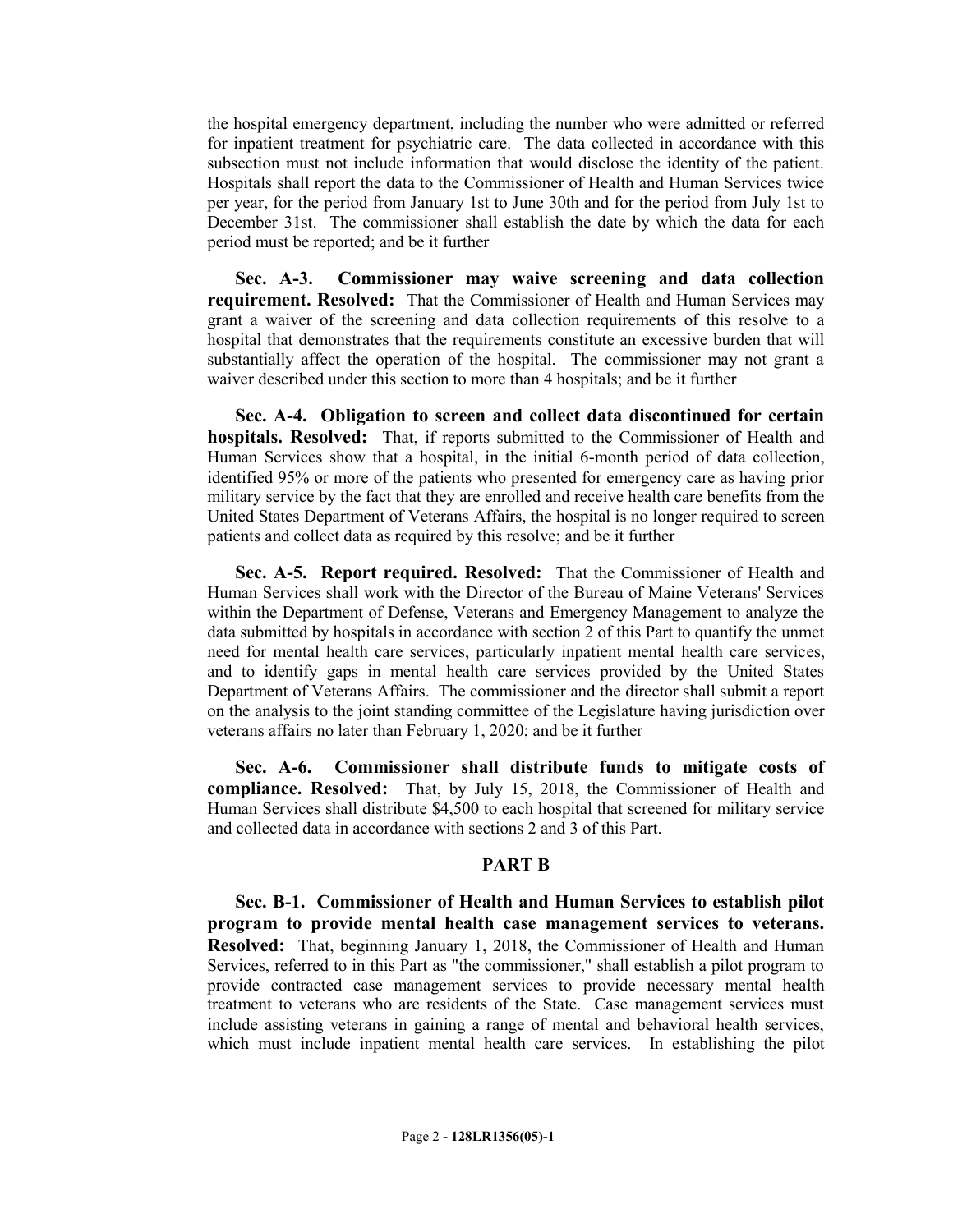program, the commissioner shall consult with the Director of the Bureau of Maine Veterans' Services within the Department of Defense, Veterans and Emergency Management, referred to in this Part as "the director," to identify regions where case management services are most needed and to identify veterans seeking case management services who are enrolled with the United States Department of Veterans Affairs and those who would likely be eligible to be enrolled. The pilot program described in this section must continue until January 1, 2020 or until the funds provided in Part C are exhausted.

1. The commissioner, with the assistance of the director, shall seek to coordinate services with the United States Department of Veterans Affairs and state agencies that offer mental health care services or provide assistance to veterans.

2. The commissioner may enter into regional contracts for the purpose of ensuring a statewide network of case management that provides coordinated mental health care services for Maine veterans, including, but not limited to, inpatient treatment as clinically required.

3. The commissioner, with the assistance of the director, shall establish criteria to determine eligibility for case management services to be provided in accordance with this section. A veteran who has received a mental health diagnosis or mental health disability rating from the United States Department of Veterans Affairs must be considered eligible for case management services. A veteran who is not enrolled with the United States Department of Veterans Affairs who is determined to require mental health care services by a licensed mental health professional may be considered eligible for case management and other behavioral health services based on the individual needs of the veteran.

4. The director shall work to assist veterans receiving case management services under the pilot program who are not enrolled with the United States Department of Veterans Affairs to determine eligibility and to assist with those veterans' enrollment and with filing claims to the United States Department of Veterans Affairs.

5. Case management and mental health professionals selected to participate in the pilot program must demonstrate military and veteran cultural competency.

6. An individual who served in the United States Armed Forces and meets the federal definition of veteran or is currently serving in the Maine Army National Guard or Air National Guard or the Reserves of the United States Armed Forces is eligible. Character of discharge is not a disqualifying eligibility criterion.

7. All veterans participating in the pilot program must be accounted for in the Department of Defense, Veterans and Emergency Management, Bureau of Maine Veterans' Services and the Department of Health and Human Services data collections.

8. Upon conclusion of the pilot program, the commissioner, in consultation with the director, shall prepare a written report of the services provided and make recommendations to the joint standing committee of the Legislature having jurisdiction over veterans affairs if appropriate; and be it further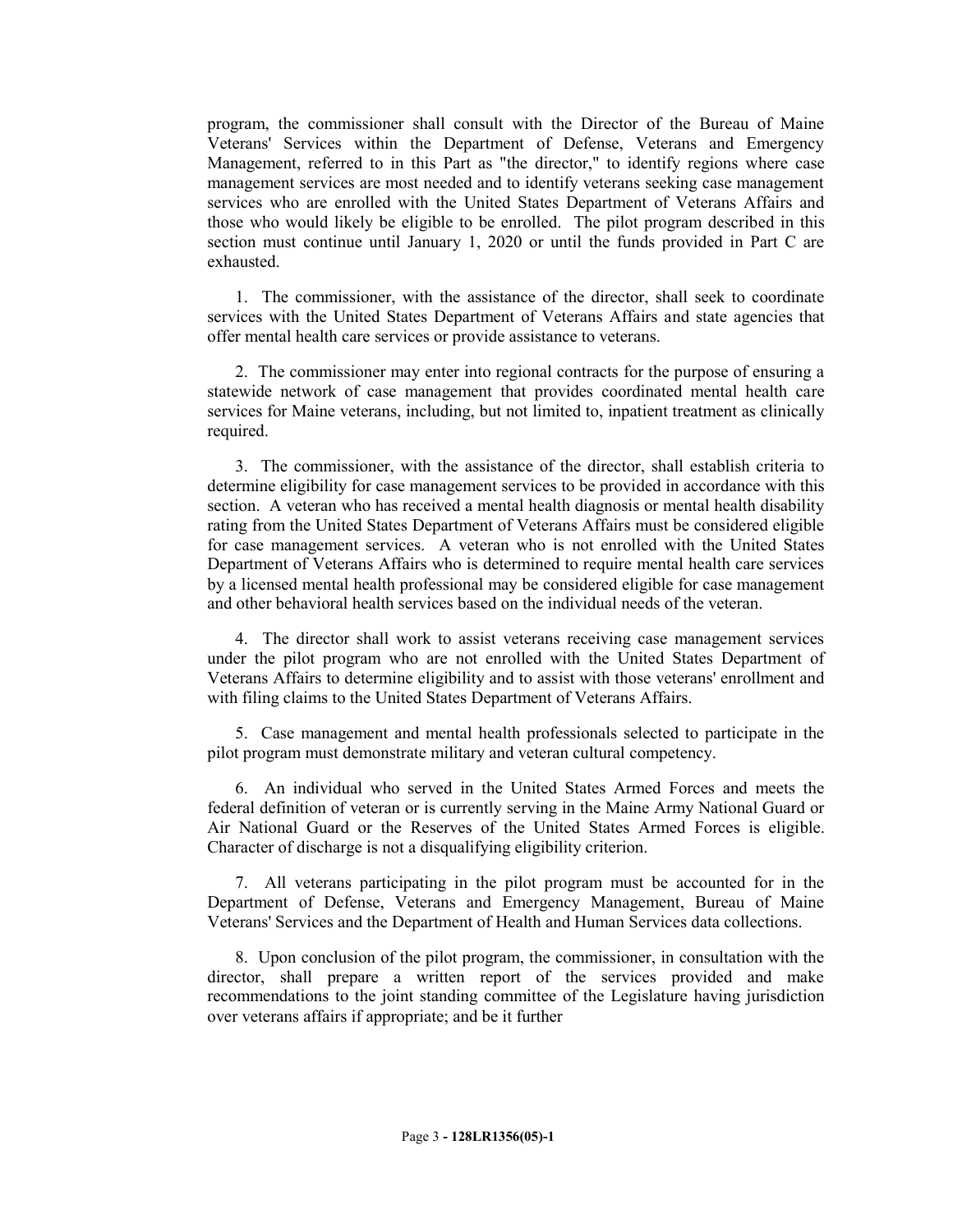**Sec. B-2. Veterans Mental Health Case Management and Services Fund. Resolved:** That the Veterans Mental Health Case Management and Services Fund, referred to in this section as "the fund," is established as a dedicated, nonlapsing Other Special Revenue Funds account in the Department of Health and Human Services. The fund is administered by the commissioner for the purposes of reimbursing hospitals for the costs of screening and data collection conducted by hospitals under Part A, section 6 and to support a pilot program established pursuant to this Part; and be it further

**Sec. B-3. Transfer from General Fund unappropriated surplus; Department of Health and Human Services, Veterans Mental Health Case Management and Services Fund. Resolved:** That, notwithstanding any other provision of law, the State Controller shall transfer \$875,000 from the General Fund unappropriated surplus to the Veterans Mental Health Case Management and Services Fund, Other Special Revenue Funds account established under section 2 within the Department of Health and Human Services no later than June 30, 2017.

### **PART C**

**Sec. C-1. Appropriations and allocations. Resolved:** That the following appropriations and allocations are made.

### **DEFENSE, VETERANS AND EMERGENCY MANAGEMENT, DEPARTMENT OF**

#### **Veterans Services 0110**

Initiative: Reduces funding previously appropriated in Public Law 2017, chapter 2, Part A.

| <b>GENERAL FUND</b><br>All Other                                                                          | 2016-17<br>$(\$375,000)$ | 2017-18<br>\$0 | 2018-19<br>\$0 |
|-----------------------------------------------------------------------------------------------------------|--------------------------|----------------|----------------|
| <b>GENERAL FUND TOTAL</b>                                                                                 | $(\$375,000)$            | \$0            | \$0            |
| DEFENSE, VETERANS AND<br><b>EMERGENCY MANAGEMENT,</b><br><b>DEPARTMENT OF</b><br><b>DEPARTMENT TOTALS</b> | 2016-17                  | 2017-18        | 2018-19        |
| <b>GENERAL FUND</b>                                                                                       | (S375,000)               | \$0            | \$0            |
| <b>DEPARTMENT TOTAL - ALL</b><br><b>FUNDS</b>                                                             | (\$375,000)              | \$0            | \$0            |

#### **HEALTH AND HUMAN SERVICES, DEPARTMENT OF (FORMERLY BDS)**

**Mental Health Services - Community 0121**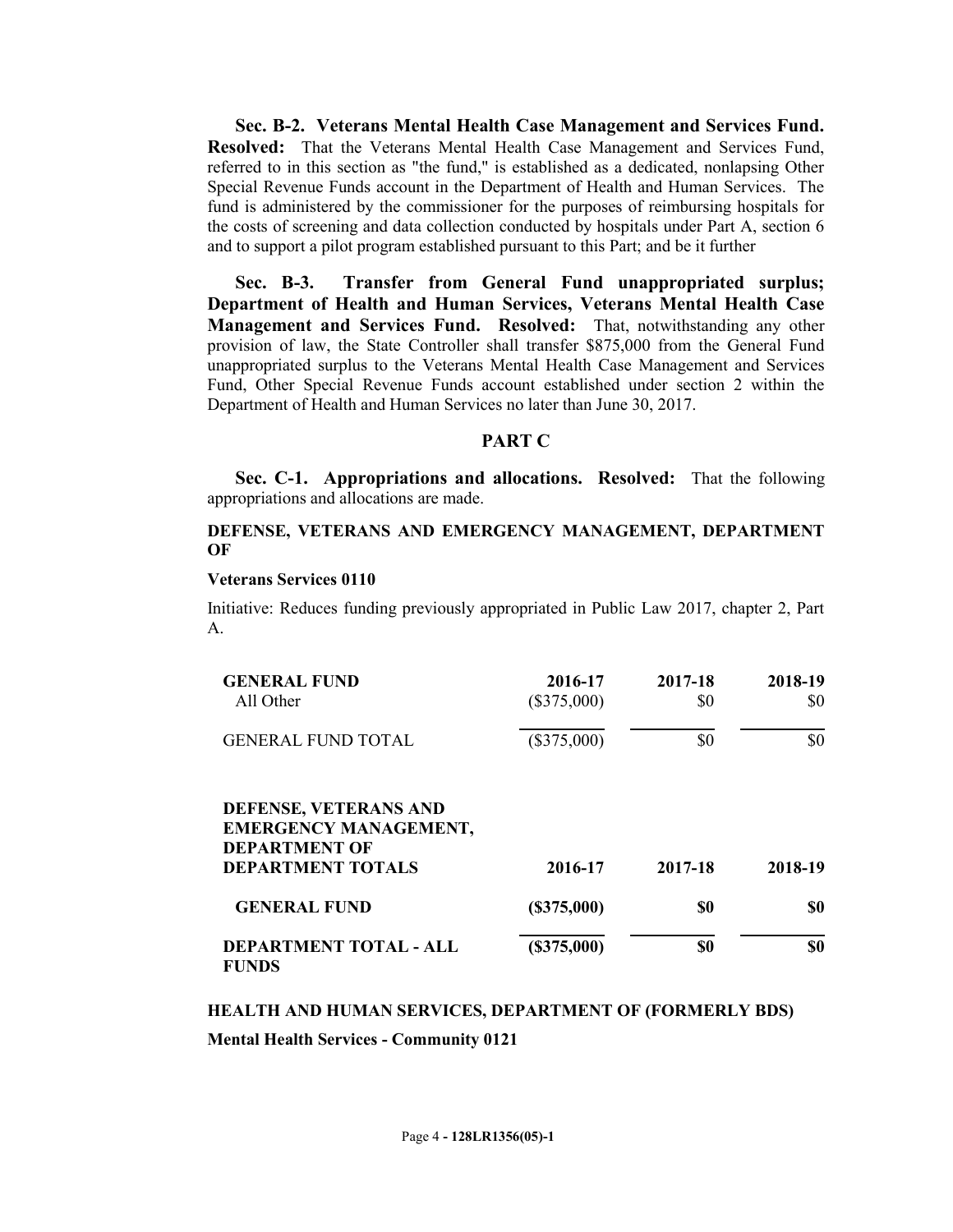Initiative: Deappropriates \$500,000 from the Mental Health Services - Community account to transfer funds to the Veterans Mental Health Case Management and Services Fund, Other Special Revenue Fund account.

| <b>GENERAL FUND</b><br>All Other                                                                        | 2016-17<br>$(\$500,000)$ | 2017-18<br>\$0 | 2018-19<br>\$0 |
|---------------------------------------------------------------------------------------------------------|--------------------------|----------------|----------------|
| <b>GENERAL FUND TOTAL</b>                                                                               | $(\$500,000)$            | \$0            | \$0            |
| <b>HEALTH AND HUMAN</b><br><b>SERVICES, DEPARTMENT OF</b><br>(FORMERLY BDS)<br><b>DEPARTMENT TOTALS</b> | 2016-17                  | 2017-18        | 2018-19        |
| <b>GENERAL FUND</b>                                                                                     | $($ \$500,000)           | \$0            | \$0            |
| <b>DEPARTMENT TOTAL - ALL</b><br><b>FUNDS</b>                                                           | $($ \$500,000)           | \$0            | \$0            |

#### **HEALTH AND HUMAN SERVICES, DEPARTMENT OF (FORMERLY DHS)**

#### **Veterans Mental Health Case Management and Services Fund N269**

Initiative: Provides an allocation to reimburse hospitals for the costs of screening and data collection and to support a pilot program providing mental health case management and services to veterans.

| <b>OTHER SPECIAL REVENUE</b>                                                | 2016-17 | 2017-18   | 2018-19 |
|-----------------------------------------------------------------------------|---------|-----------|---------|
| <b>FUNDS</b>                                                                |         |           |         |
| All Other                                                                   | \$0     | \$875,000 | \$0     |
| OTHER SPECIAL REVENUE<br><b>FUNDS TOTAL</b>                                 | \$0     | \$875,000 | \$0     |
| <b>HEALTH AND HUMAN</b><br><b>SERVICES, DEPARTMENT OF</b><br>(FORMERLY DHS) |         |           |         |
| <b>DEPARTMENT TOTALS</b>                                                    | 2016-17 | 2017-18   | 2018-19 |
| <b>OTHER SPECIAL REVENUE</b><br><b>FUNDS</b>                                | \$0     | \$875,000 | \$0     |